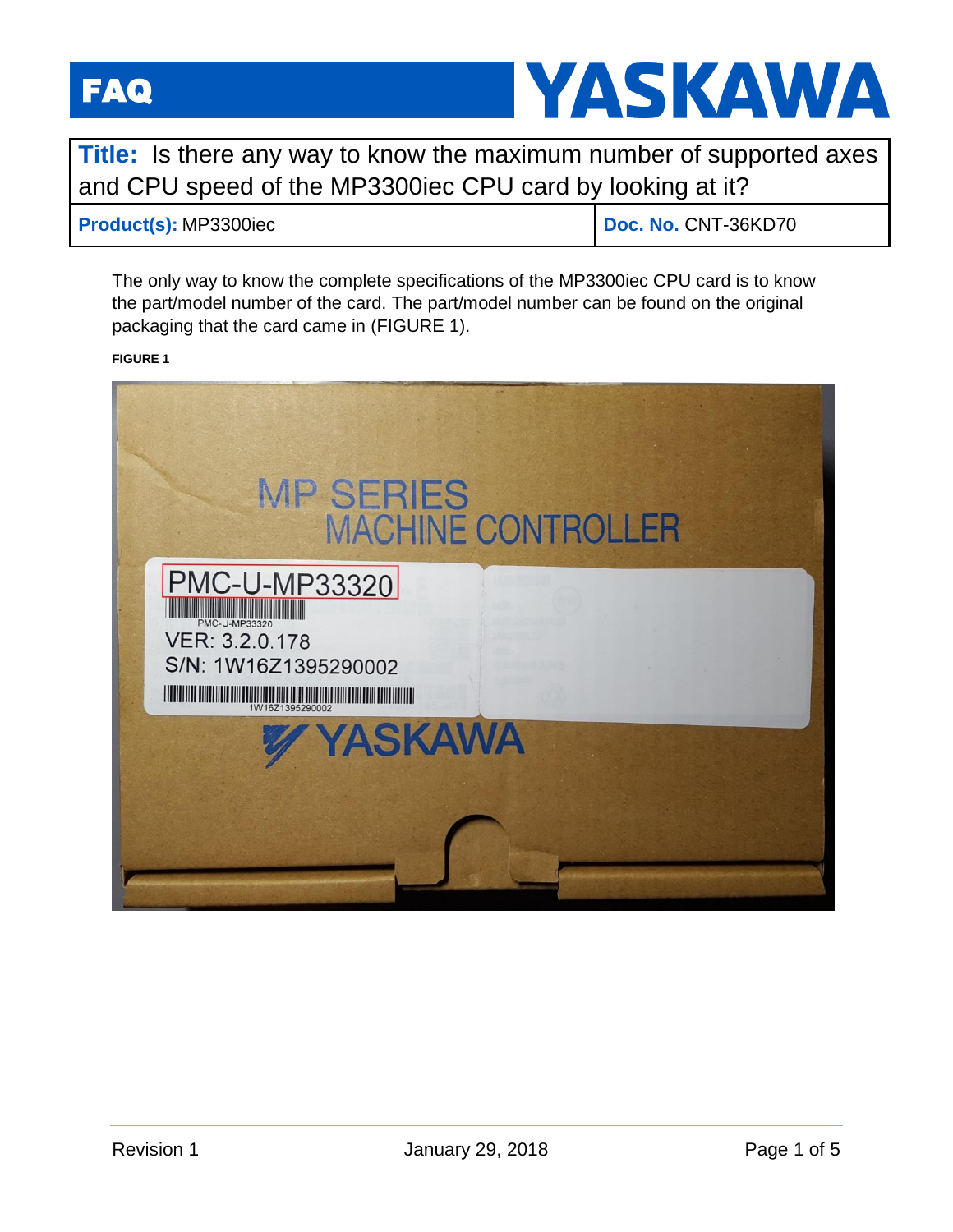

**Title:** Is there any way to know the maximum number of supported axes and CPU speed of the MP3300iec CPU card by looking at it?

**Product(s):** MP3300iec **Doc. No. 2017-36KD70** 

If the original packaging is not available, the part/model number can be found two ways:

1. Scan the QR code on the MP3300iec CPU card (FIGURE 2) to find the product code. The product code relates to the part/model number. TABLE 1 is then used to find the specification of the card.



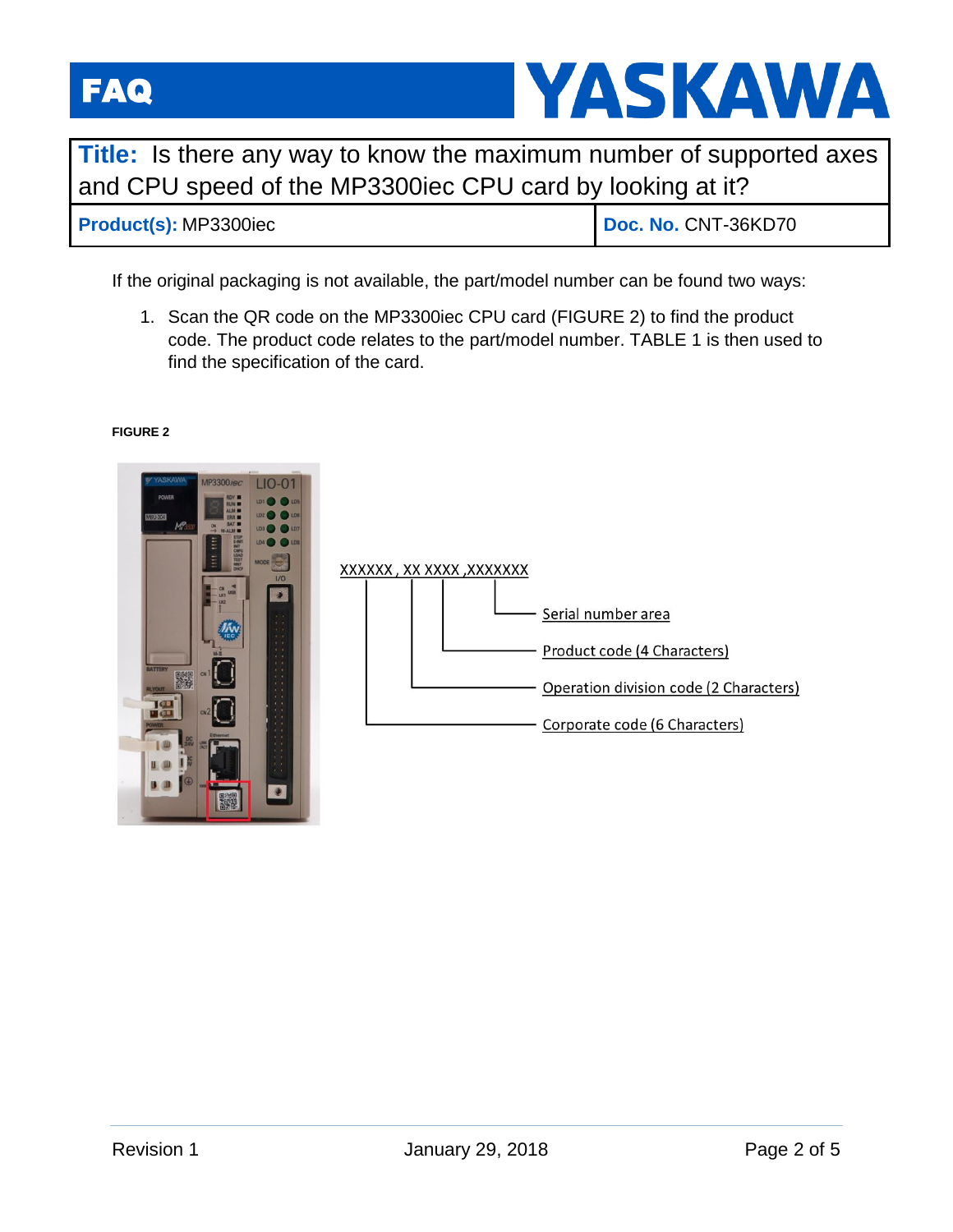

**Title:** Is there any way to know the maximum number of supported axes and CPU speed of the MP3300iec CPU card by looking at it?

| Product(s): MP3300iec | Doc. No. CNT-36KD70 |
|-----------------------|---------------------|
|                       |                     |

2. Connect to the MP3300iec via the web browser (FIGURE 3) to find the part/model number. TABLE 1 is then used to find the specification of the card.

| $\leftarrow$ $\rightarrow$ C $\Omega$<br>10 192.168.1.1/main.shtml#/Home<br>$•$ Status<br><b>YASKAWA</b><br><b>Welcome Guest</b><br>Yaskawa MP3300iec Controller Interface<br><b>Software Platform</b><br><b>MP3300iec</b> | ☆<br>$\mathbb{S}^*_{\mathbb{S}^*}$<br>$\alpha$<br>$\blacksquare$ User $\blacktriangleright$ | G |
|----------------------------------------------------------------------------------------------------------------------------------------------------------------------------------------------------------------------------|---------------------------------------------------------------------------------------------|---|
|                                                                                                                                                                                                                            |                                                                                             |   |
|                                                                                                                                                                                                                            |                                                                                             |   |
|                                                                                                                                                                                                                            |                                                                                             |   |
|                                                                                                                                                                                                                            |                                                                                             |   |
|                                                                                                                                                                                                                            |                                                                                             |   |
|                                                                                                                                                                                                                            |                                                                                             |   |
| 3.4.0<br>Version                                                                                                                                                                                                           |                                                                                             |   |
| 299<br><b>Build Number</b>                                                                                                                                                                                                 |                                                                                             |   |
| <b>Build Date</b><br>2017-11-09                                                                                                                                                                                            |                                                                                             |   |
| <b>Hardware Platform</b><br>JAPMC-CP3301-1-E                                                                                                                                                                               |                                                                                             |   |
| <b>Model Number</b><br>PMC-U-MP33004                                                                                                                                                                                       |                                                                                             |   |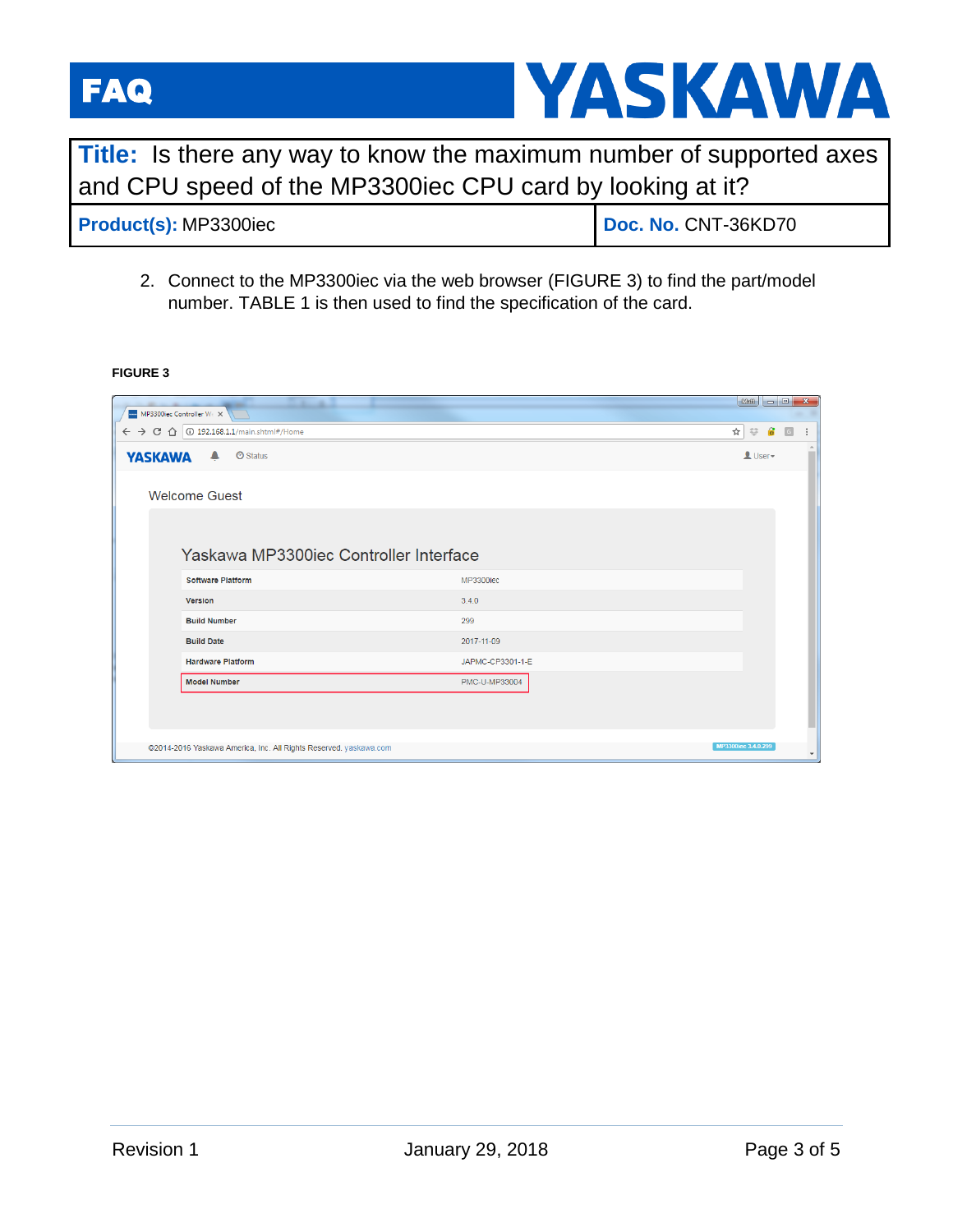

**Title:** Is there any way to know the maximum number of supported axes and CPU speed of the MP3300iec CPU card by looking at it?

# **Product(s):** MP3300iec **Doc. No. CNT-36KD70**

### **TABLE 1**

| <b>Part Number</b> | QR Code | <b>Description</b>                                 |
|--------------------|---------|----------------------------------------------------|
| PMC-U-MP33004      | 8800    | CPU, MP3300, 4 axis, 400 MHz, IMI Connector        |
| PMC-U-MP33008      | 8801    | CPU, MP3300, 8 axis, 400 MHz, IMI Connector        |
| PMC-U-MP33020      | 8802    | CPU, MP3300, 20 axis, 400 MHz, IMI Connector       |
| PMC-U-MP33320      | 8803    | CPU, MP3300, 20 axis, 800 MHz, IMI Connector       |
| PMC-U-MP33332      | 8804    | CPU, MP3300, 32 axis, 800 MHz, IMI Connector       |
| PMC-U-MP33532      | 8815    | CPU, MP3300, 32 axis, 1.2 GHz, IMI Connector       |
| PMC-U-MP33562      | 8809    | CPU, MP3300, 62 axis, 1.2 GHz, IMI Connector       |
| PMC-U-MP33104      | 8810    | CPU, MP3300, 4 axis, 400 MHz, RJ45 Connector       |
| PMC-U-MP33108      | 8811    | CPU, MP3300, 8 axis, 400 MHz, RJ45 Connector       |
| PMC-U-MP33120      | 8812    | CPU, MP3300, 20 axis, 400 MHz, RJ45 Connector      |
| PMC-U-MP33420      | 8813    | CPU, MP3300, 20 axis, 800 MHz, RJ45 Connector      |
| PMC-U-MP33432      | 8814    | CPU, MP3300, 32 axis, 800 MHz, RJ45 Connector      |
| PMC-U-MP33632      | 8818    | CPU, MP3300, 32 axis, 1.2 GHz, RJ45 Connector      |
| PMC-U-MP33662      | 8819    | CPU, MP3300, 62 axis, 1.2 GHz, RJ45 Connector      |
| PMC-U-MP33320-RBT  | 8883    | CPU, MP3300, 20 axis, 800 MHz, IMI Connector, RBT  |
| PMC-U-MP33532-RBT  | 8888    | CPU, MP3300, 32 axis, 1.2 GHz, IMI Connector, RBT  |
| PMC-U-MP33420-RBT  | 8893    | CPU, MP3300, 20 axis, 800 MHz, RJ45 Connector, RBT |
| PMC-U-MP33632-RBT  | 8898    | CPU, MP3300, 32 axis, 1.2 GHz, RJ45 Connector, RBT |